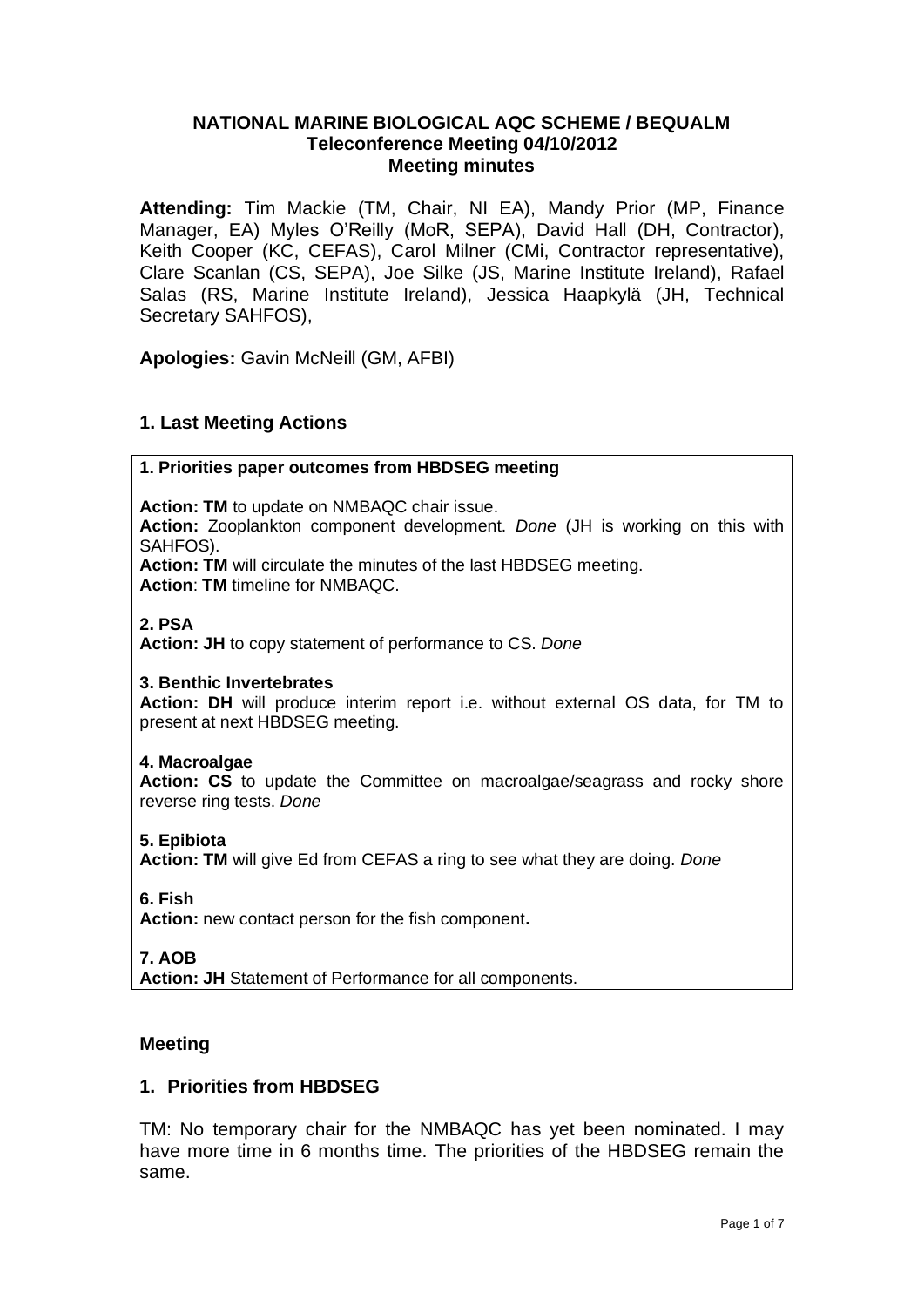# **2. Phytoplankton update**

RS: We have got all the results back from the enumeration and identification tests (50 results). The next step is to generate the  $2<sup>nd</sup>$  part of the test (online quiz 'Ocean Teacher') by the end of October. It will be sent out to participants on 1.11.2012 and they have 2 weeks to do it. There will be a 2-day workshop (1 day training exercise, 1 day presentation) between 2.-4.12.2012 held in Denmark (hosted by IOC). There is a capacity for 20 people, the workshop is fully booked. After that I will be writing a report (in January).

RS: Everything is going very well. We now have 54 laboratories participating and the participation has increased in recent years. We now have labs from North Africa, Australia and South America participating.

RS: We would like to mention the big phytoplankton bloom event on the NMBAQC web site. There have been/is other blooms as well and we can give you an update on them. We can possibly give you some pictures if the workshop participants have images of unusual events (i.e. blooms).

RS: We have sent out a Certificate of Performance to the participants. DH: There is no need to change the one you have, we are changing the other ones so that they are uniform. JS: Everything has gone well.

JH: I am developing a questionnaire in order to develop the zooplankton scheme with SAHFOS.

TM: It will be interesting to see. You should make the questionnaire easy to return so you can get a response. Make it open so that it can be circulated with other people.

MOR: We've started to analyse zooplankton from the East coast.

TM: Do you want to talk to Jess about it?

**Action CS: JH** could you please send the questionnaire to Cathryn Cook?

## **3. PSA**

DH: Year 17 all reported. Year 18 completed, a draft annual report has been sent to Myles and it will soon be put on the web. All the previous years are fully up to date. This week 2 exercises were sent out to 11 participants. A few labs are overdue.

**Action: MP** to forward details to DH.

MOR: Brian Miller (can't remember what company) wants to join.

DH: It depends what they want to do. They can join easily PSA, benthic ring tests more difficult to join.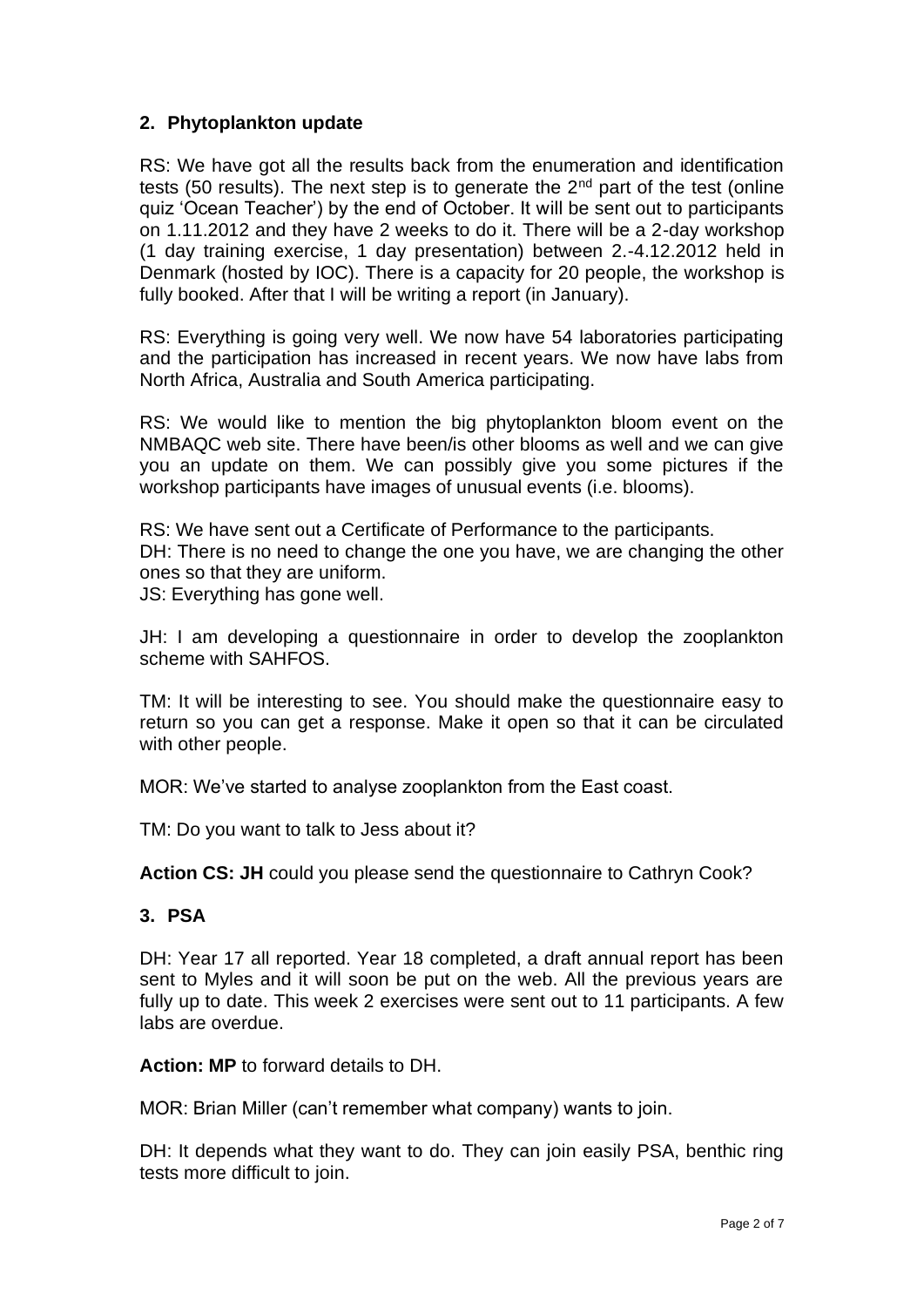MOR: Your report says that the deadline for some of them has passed.

# **4. Benthic Invertebrates**

| Yr17 (2010/11) | All reported.                                                                                                                                                                    |
|----------------|----------------------------------------------------------------------------------------------------------------------------------------------------------------------------------|
| Yr18 (2011/12) | Own samples to get through. We are introducing the<br>certificates of performance in Year 18. There should be                                                                    |
| Yr19 (2012/13) | no issues with late participation in those components.<br>Ring test prepared. Waiting for official confirmation if a<br>French lab from Gironde (Jacques Gral) will participate. |

OTHER

MB exercise gone out in last week. Basically, everything is up and running. We have a new version of a taxonomic literature database which has >800 references. DH has sent samples of the list. There is tagging to do for some species.

Experts' workshop (5-9<sup>th</sup> November) @ Dove; as before, it is overbooked. **Action: DH** to look to find a bigger venue in order to be able to accommodate more people. The price of the venue we have had has changed. In 2003, the price was 360 pounds and in 2012, 700 pounds.

DH: Tim, will you be able to participate?

TM: I would be keen to get there but has to see.

DH: Carol?

CM: No, I'm not coming.

CS: Someone had requested the time schedule for the workshop.

**Action: DH** will send a finalised time table out.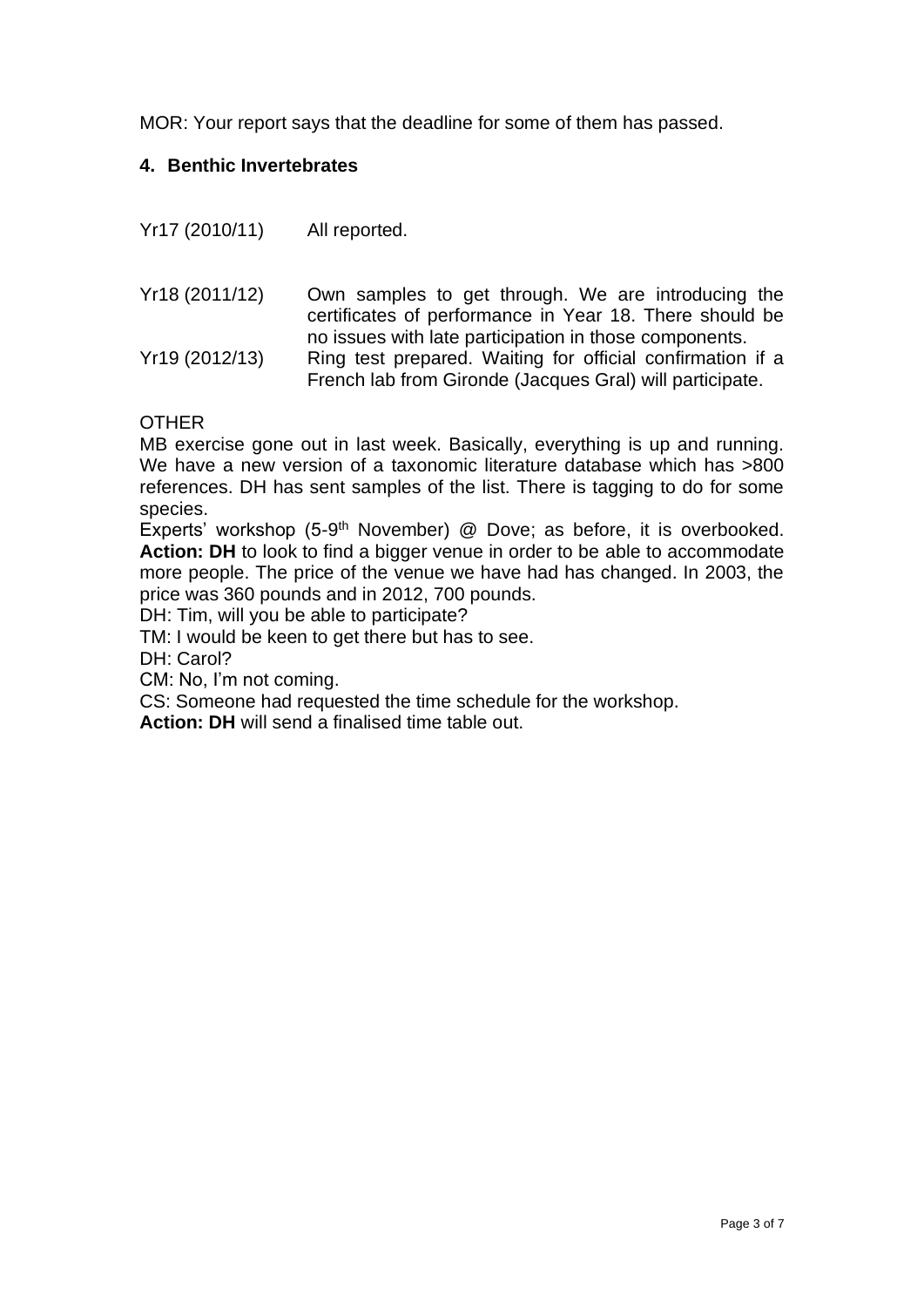## **5. Macroalgae**

*Rocky shore Macroalgae Identification*

CS: Rocky shore only 6 labs participating, haven't had any feedback. We have had interest from an Estonian lab.

**Action: JH** to chase up the Estonian lab to ask if they are still interested.

TM: Do we know who has dropped out?

CS: CEFAS has 1 lab participating now, whereas they had 3 before. It is the cost of the scheme more than anything. Blooming side 9 labs taking part, seagrass as well. Again, not seen a lot of feedback on this.

**Action: CS** to chase the feedback with Emma.

TM: Are you guys doing work on seagrass?

CS: We are trying to get our heads around the data. We've done some monitoring. We are working on saltmarshes but we are even further behind than with seagrass. We are now working on the WFD Biological Standards document, UK National tool. We have to make our first draft by Friday next week. It includes also macroalgae and seagrass. The biological standards documents will be going no the UKTAG website., species ID literature which might make people more interested.

TM: Could you ask Emma about saltmarshes? Could any of the seagrass % cover tests be used on saltmarsh data? I may have a chat with some freshwater guys.

JH: Z-scores?

CS: I'm hoping I can get down quality checks.

## **6. Epibiota**

TM: I did talk to Ed. He has sent me a few names. No protocol on how they did it.

KC: MCZ (Marine Conservation Zones).

TM: Can talk about it after the meeting.

KC: One idea is to get some footage and to process it and write.., highlight differences in methods.

TM: Contributing labs. The issue was that everyone used it for different uses (discussed 2 years ago). We can circulate same footage and analyse under three headings.

KC: MZD should be the priority.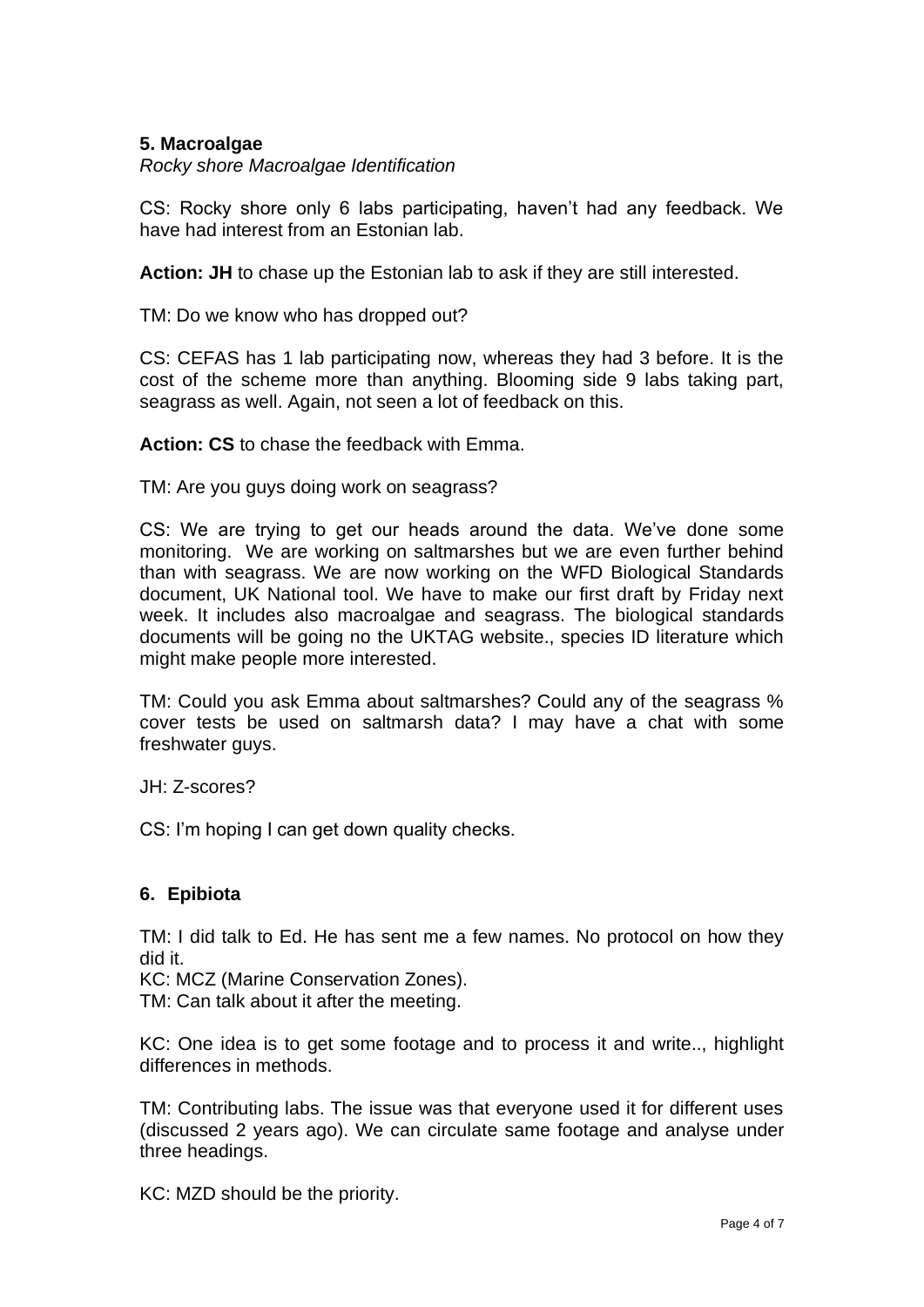TM: Yes, but people taking video may not be same people who analyse it. We should develop a questionnaire to ask what the most useful video shot would be.

KC: Set distance, still images at regular intervals so you don't need to pick points of interest.

TM: Set up the questionnaire, involve CEFAS and Emma Verling (JNCC) etc.

**Action: JH** to send out an email to gauge the interest in developing this, send out the documents related to epibiota and set up a teleconference for all the interested parties where the needed actions would be discussed.

## **7. Fish**

DH: Year 17 fully reported, year 18 annual report on the web, year 19 RRT-Fish just going out. Signed up so far are 24 participants and 19 fish teams.

Replacement of fish person: no news.

## **8. AOB**

*Saltmarsh mapping standard*

MP: Niall (in EA) will write it up.

TM: I have one of my groups doing it. If you only work on pictures, you are bound to make mistakes.

MP: Niall needs a template of the format. Do we have a standard? OK, just give him some examples and he can send it to us.

TM: Just out of interest, are there any specialists?

MOR: Claire is more in the know than me.

TM: Sometimes the way we do it can be different from EA.

#### *MERMAN*

There were a number of Sample Flagging proposals to be agreed/confirmed by committee.

1. AQC "Fail Flag" – AQC Fail status applied on "one out / all out basis". ie. one sample fails audit then all samples for participating/analytical lab for same CSEMP sampling year are flagged unless or until remedial actions are undertaken. **Confirmed / Agreed**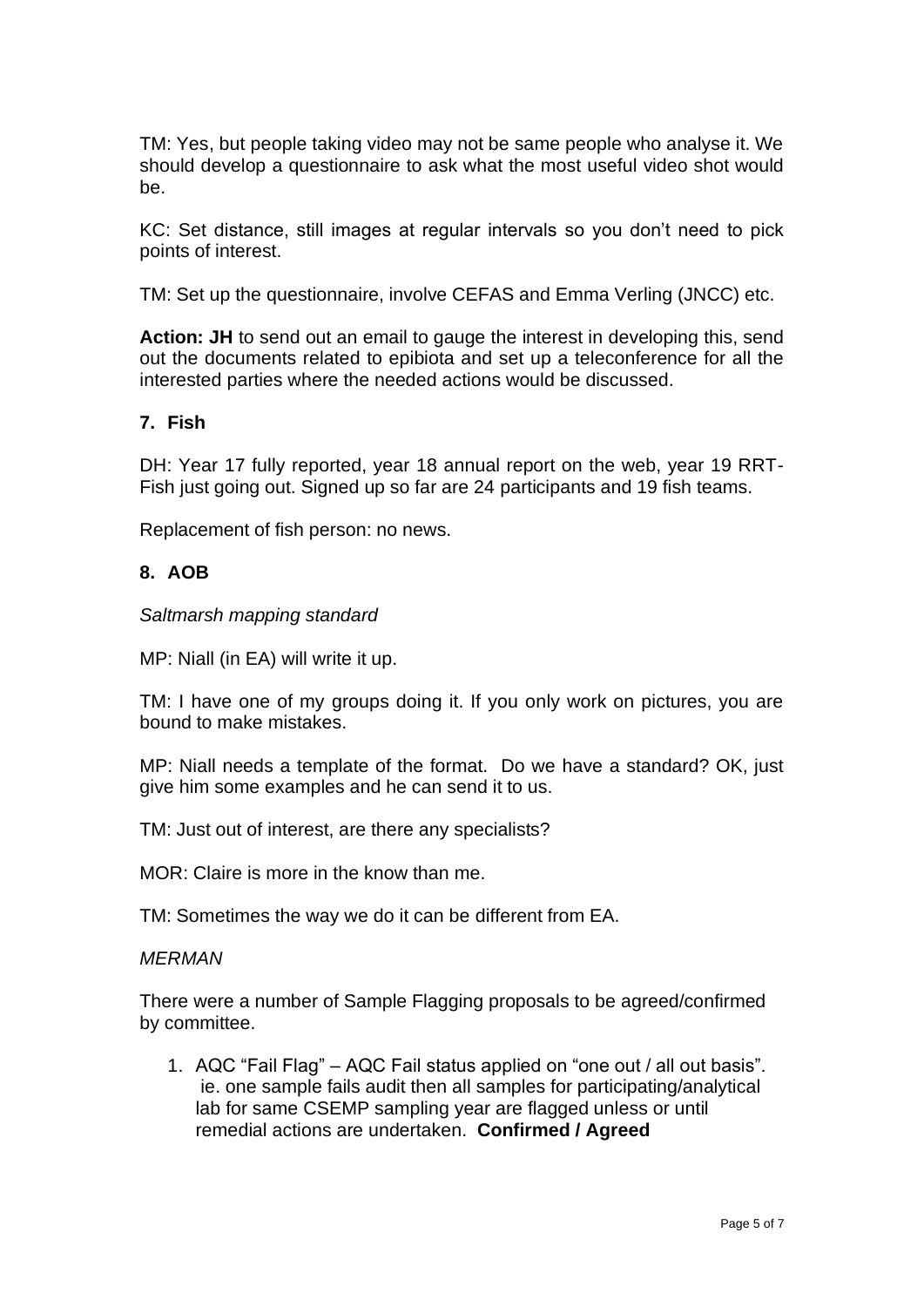**Action MOR:** Clarify how the AQC status actually appears in Merman for subcontracted labs by getting a Merman export of AQC status from a CMA that has used subcontractors.

- 2. CMAs that have undertaken CSEMP sampling but have not participated or presented relevant data to NMBAQC scheme for auditing will be deemed as AQC fail. **Confirmed / Agreed**
- 3. Details of pass/fail should be accessible by hyperlink from Merman to the Summary of CSEMP Own Sample Audit 1999-2008 report (or any subsequent updates) on the NMBAQC website. **Agreed**
- 4. Each CMA to be presented with summary by BODC of its own AQC pass/fail history 1999-2008 as extracted from Merman for checking against the Summary of CSEMP Own Sample Audit 1999-2008 report. Any proposed changes or updates by the CMA should be reviewed/agreed by the committee. **Agreed**

**Action MOR:** Instruct BODC to export Summary of Merman AQC Results 1999-2008 to each CMA and cc these to MOR. **Action CMAs:** Each CMA to check Merman exports against Summary of CSEMP Own Sample Audit 1999-2008 and report any mismatches to MOR.

(Might be worth adding these CMA AQC summaries as an appendix to the Audit Report? There may need to be some clarification provided where CMAs have used subcontracting labs for analysis)

5. There will be an "AQC amnesty" for all pre-1999 benthic data (rationale for this is highlighted in correspondence below).

 **Not Agreed – after some debate it was decided to leave pre 1999 AQC flagging as is rather than changing it. A summary of the potential problems with the pre-1999 flagging will be inserted into the introduction of the** Summary of CSEMP Own Sample Audit 1999-2008 report. **Action: MOR/DH**

- 6. There should be a procedure for accessing "failed" (un AQCed) data as it may still have value for some purposes. **Agreed Action MOR:** Clarify if and how un-AQCed data can be accessed.
- 7. The introduction to the Summary of CSEMP Own Sample Audit report will be amended to provide fuller explanation of the issues above.

# **Agreed Action MOR / DH**

# *MSBIAS*

TM: Makes perfect sense to be part of it.

DH: Unicorn list fits well in it, maybe do some ID literature?